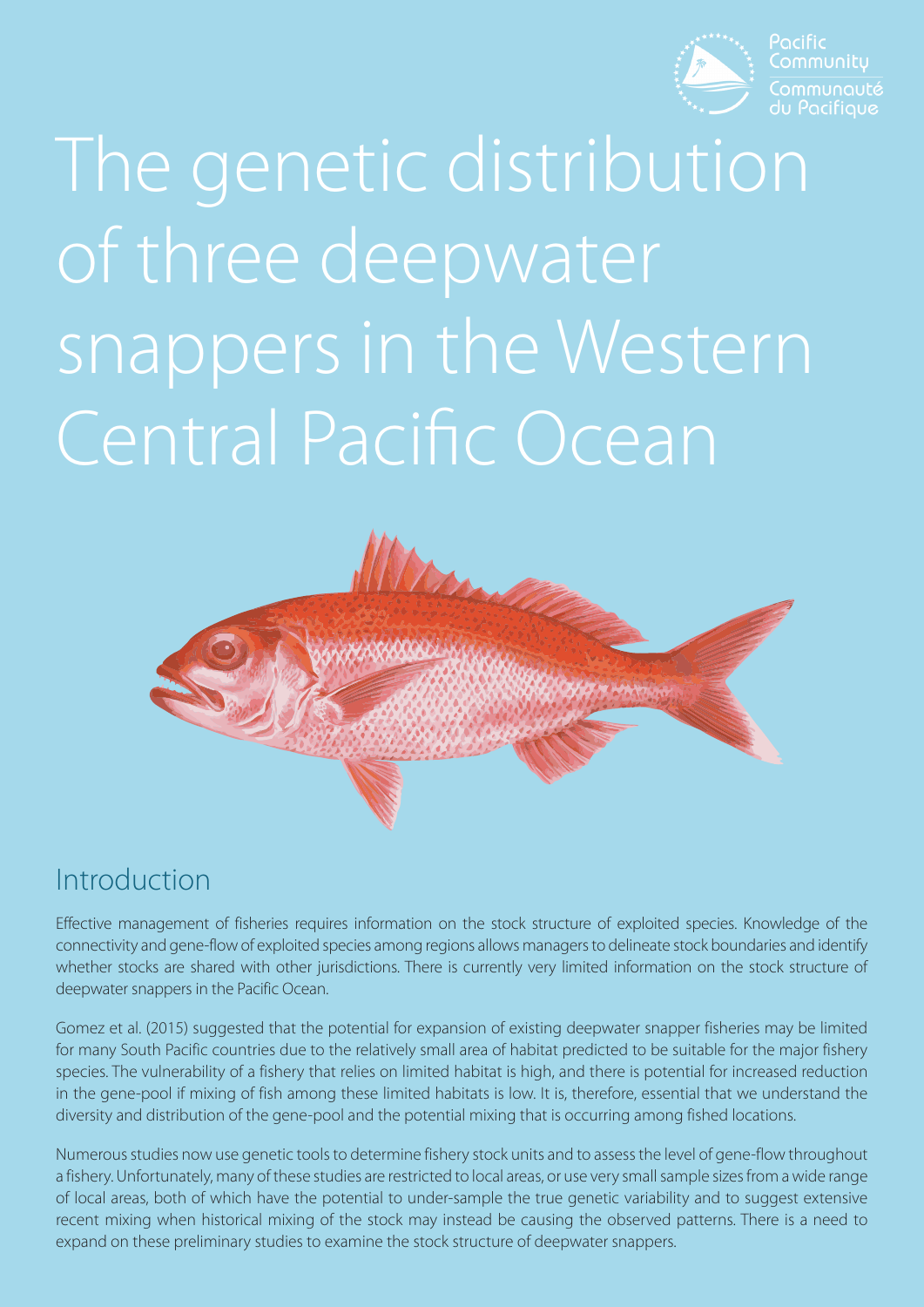In this study, we used a large number of samples collected across the Western Central Pacific Ocean. This strategy ensured that samples were representative of the local regions that comprised the total sample. We examined the genetic diversity for three deepwater snapper species that are most important to Pacific Island countries and that are currently being re-assigned as different species: flame tail snapper (*Etelis coruscans*), ruby snapper (*E.* sp.) and the pygmy ruby snapper (*E. carbunculus*). The ruby snapper was previously known as *Etelis carbunculus*, but it is now known to be a different species and is currently being assigned a species name. It is referred to here as an unassigned *Etelis* species (*Etelis* sp*.*)

#### Methods

We extracted DNA from 2150 samples (*Etelis coruscans* (1249), *Etelis* sp*.* (494) and *Etelis carbunculus* (217)) (Table 1). Each sample consisted of approximately 5 mm<sup>2</sup> of fin or muscle tissue collected during fisher-dependant and fisher-independent trips throughout the Western Central Pacific region. Samples were either frozen or preserved in 70% ethanol depending on on-board or at-port facilities. We extracted DNA from the tissue using Extract-N-AmpTM Tissue PCR kit. We then sequenced a single gene (cytochrome b) from the mitochondrial DNA to investigate the genetic diversity among regions. The quality of the product was tested using standard procedures.

We identified differences among the sequences (variants, also known as haplotypes), and mapped the distribution of the variation through the Western Central Pacific Ocean. In addition, we investigated the relationship between the variants using the number of changes between them and graphed these as a network of changes to show how related the different regions were.

| Region               | <b>Fished location</b> | <b>Species collected</b> |
|----------------------|------------------------|--------------------------|
| Fiji                 | Colwyn Ridge           | 1,2                      |
|                      | Conway Reef            | 1,3                      |
|                      | Lau Ridg               | 1,3                      |
|                      | Moore Ridge            | 1,3                      |
| International waters | Monowai Seamount       | 1,3                      |
| New Caledonia        | Loyalty Islands        | 1,2,3                    |
|                      | Hienghene              | 1,2,3                    |
|                      | Thio                   | 1,2,3                    |
|                      | Touho                  | 1,2,3                    |
| Papua New Guinea     | Kavieng                | 1,2,3                    |
| Samoa                | Field Bank             | 1,2,3                    |
| Tonga                | Rochambeau Bank        | 1,3                      |
|                      | Zephyr Reef            | 1,3                      |
|                      | Zephyr Reef Seamount   | $\mathbf{1}$             |
|                      | Tonga                  | 1,2,3                    |
| Vanuatu              | Efate                  | 1,2,3                    |
|                      | Santo                  | 1,2,3                    |
| Wallis & Futuna      | Arabis Seamount        | 1,2,3                    |
|                      | Combe Bank             | 1,2,3                    |
|                      | Foss Bank              | $\overline{2}$           |
|                      | Rotuma Shoal           | 1,2,3                    |
|                      | Siafiafi Bank          | 1,3                      |
|                      | Lalla Rookh Bank       | 3                        |

**Table 1**. Locations where genetic samples were collected from *Etelis coruscans* (1), *Etelis* sp*.* (2), and *Etelis carbunculus* (3).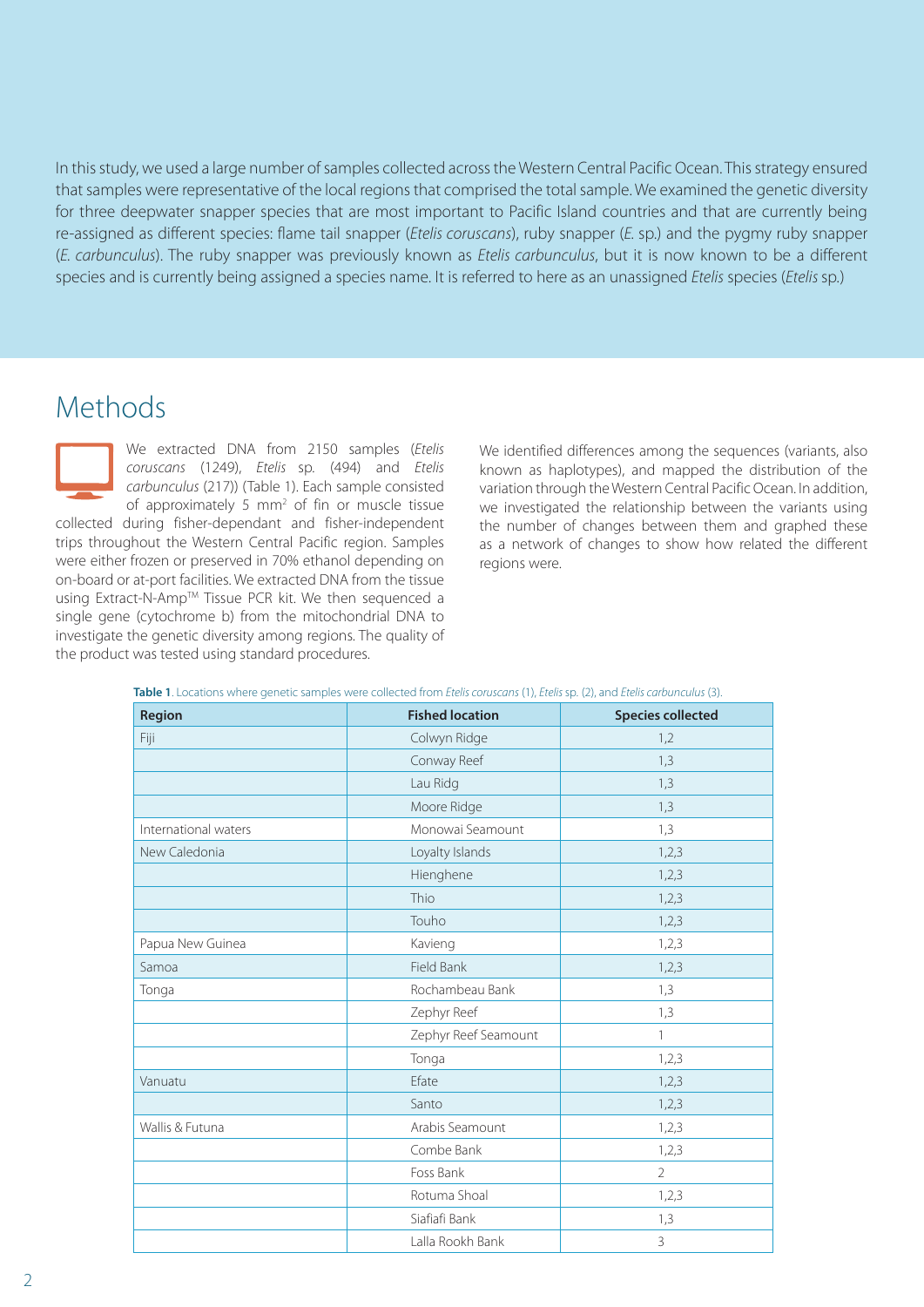### Results

We successfully extracted DNA and sequenced 1670 samples: 1165 samples of *E. coruscans*, 332 samples of *E.* sp., and 173 samples of *E. carbunculus.* We also identified 209 variations (genetic diversity) in the samples, which were shared across the regions: 134 variations (*E. coruscans*), 53 (*E.* sp.), and 22 (*E. carbunculus*).

The number of variations for each species was similar when you consider the sample sizes used in the study. Similarly, the number of single changes in the sequences creating the variations was low at 1–7 changes (*E. coruscans*), 1–12 changes (*E.* sp.), and 1–5 changes (*E. carbunculus*). This low number of changes was reflected in networks that have very few connections among the variations. The most complex network and the highest change were observed for *E.* sp*.*

There were no significant differences in the genetic diversity among the regions for any of the species. This means that all regions shared the genetic variation and they cannot be easily distinguished from each other. However, the network suggests that there are closely related groups of variation that occur in many of the regions, but not all, and these warrant further investigation at more local scales (Figure 1a-c inset). The genetic diversity shared among the regions was mostly restricted to one or two core variations that were widespread and occurred in high frequency in all regions. *Etelis coruscans* and *E.* sp. both had more complex networks coming from these cores (Figure 1a-c inset). The distribution of the genetic variation did not show an obvious pattern of isolation for any of the regions, creating a mosaic of genetic variation that varies in the number and frequency of occurrences among regions (Fig. 1a-c). A unique variation was found in Samoa for *E.* sp. and in Papua New Guinea for *E. carbunculus*. These are interesting as they were present in regions where the sample sizes are very small  $-3$  and 7 respectively  $$ suggesting they may be in high frequency in each of these regions. In comparison, the occurrence of many variations in Tonga was found within a sample size of 760 individuals (*E. coruscans*) representing single individuals.

**Figure 1.** Distribution of genetic variation for *Etelis coruscans* (a), *Etelis* sp. (b) and *Etelis carbunculus* (c) across the Central West Pacific Ocean, with the sample size (n) displayed beside the region name. Each piece of pie in the pie charts represents one genetic variation and the frequency of the variation in each of the sampled regions. Inset for each species is a network displaying the relationship among genetic variations. Related groups of variation are displayed in the networks to reduce the complexity of the networks. Each coloured circle matches the colour in the pie charts on the maps and each line between groups represents one change between them. The bars represent the numerous singleton variations, all of which are one change different from the core variations.